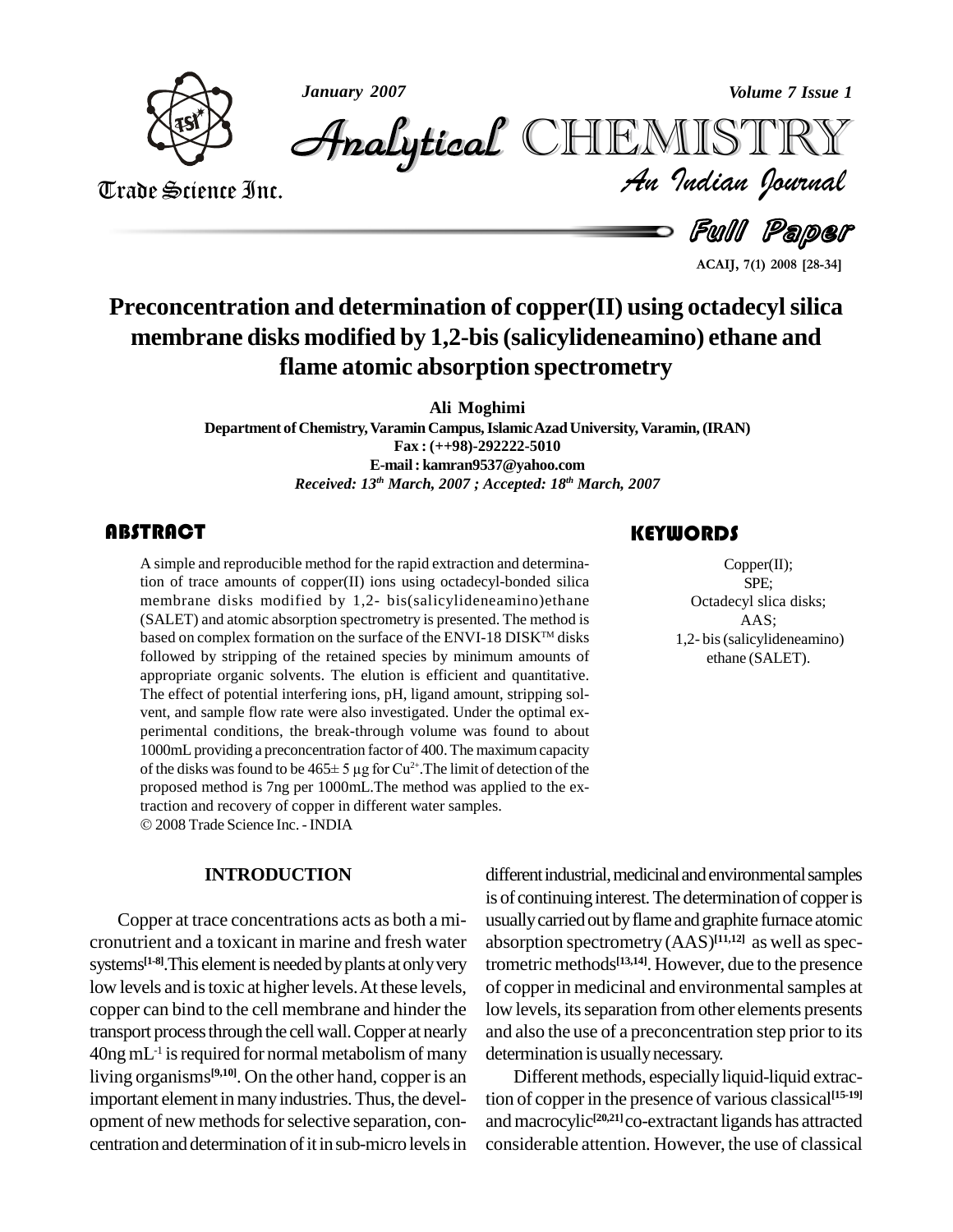extraction methods for this purpose is usually time-consuming, labor-intensive and requires large amounts of high purity solvents for extraction. Nevertheless, several other techniques for the preconcentration and separation of copper have been proposed including liquid chromatography<sup>[22]</sup> supercritical fluid extraction<sup>[23]</sup>, flotation **[24]**, aggregate film formation **[25]**, liquid mem brane<sup>[26]</sup>, column adsorption of pyrocatechol violet- peri copper complexes on activated carbon **[27]**, ion pairing<sup>[28]</sup>, ion pairing<sup>[29]</sup>, preconcentration with yeast<sup>[30]</sup>, and Darms solid phase extraction using  $C_{18}$  cartridges and disks **[31-33, 5-58]**.

Solid phase extraction (SPE) or liquid-solid extraction is popular and growing techniques that are used to sample preparation for analysis. It is an attractive alternative for classical liquid-liquid extraction methods that reduce solvent usage and exposure, disposal costs and extraction time forsample separation and concentration purposed **[34-36]**. In recent years, the octadecyl bonded silica SPE disks have been utilized for the extraction and separation of different organic compounds fromenvironmental matrices **[37-40]**. Moreover, the SPE disksmodifiedbysuitable ligands are successfullyused for selective extraction and concentration of metal ions

<sup>[41-42]</sup>. In a recent series of papers<sup>[43-45]</sup>, we have described <sup>70.6</sup> mi the application of metal-DNA conjugates to nucleic acid sequence determination with catalytic signal amplification; the assayrelies on the esterase activityof a DNAlinked Cu complex. For optimization of the system and exploration of structure- activity relationships, a sensitive probe would be useful, which allows straightforward detection of esterase activity of ligated Cu<sup>2+</sup> in low concentration. The aim of this work was the development of a rapid, efficient and highly sensitive method forselective extraction and concentration of ultra trace amounts of  $Cu^{2+}$  ions from aqueous media using Figure octadecyl silica membrane disks modified by 1,2 bis(salicylideneamino)ethane(SALET) figure 1.

#### **EXPERIMENTAL**

#### **Reagents**

All acids were of the highest purity available from Merck and were used as received. Methanol and

chlorofom were of HPLC grade from Merck. Analytical grade nitrate salts of litium, sodium, potassium, magnesium, calcium, strontium, barium, zinc, cadmium, lead, nickel, cobalt(II), and copper(II) were of the highest purity. Ultra pure organic solvents were obtained from E.Merck, Darmstat, Germany, and high purity double distilled deionized water was used throughout the ex periments. 1,2-Bis(salicylideneamino) ethane(SALET) was of analytical grade from E.Merck, D-6100 Darmstadt. F.R.Germany.

The stock standard solution of  $Cu^{2+}$  was prepared by dissolving 0.1000g of the copper powderin 10mL concentrated nitric acid and diluted to 1000mL with water in a calibrated flask. Working solutions were prepared by appropriate dilution of the stock solution.

#### **Apparatus**

Determination of Cu<sup>2+</sup> contents in working samples were carried out by a Varian Spectra A.200 model atomic absorption spectrometerequipped with a high intensity hallow cathode lamp(HI-HCl) according to the recommendations of the manufacturers. These characteristics are tabulated in(TABLE 1).

Solid phase extractions were carried out by glassy membrane disks, ENVI-18DISKTM 47mm diameter Solid phase extractions were carried out by glassy<br>nbrane disks, ENVI-18DISK™ 47mm diameter<br>mm thickness containing octadecyl silica bonded phase (30 mm particles,  $70A<sup>0</sup>$  pore size) obtained from Supelco in conjunction with a standard Millipore 47 mm filtration apparatus equipped with a vacuum pump. The pH measurements were carried out by an ATC



**Figure1 :Molecular structureof 1,2-bis(salicylideneamino) ethane(SALET)**

| <b>TABLE 1: The operational conditions of flame for determi-</b> |  |
|------------------------------------------------------------------|--|
| nation of copper                                                 |  |

| Slit width                    | $0.7 \text{ nm}$           |
|-------------------------------|----------------------------|
| Operation current of HI-HCL   | 15 mA                      |
| Resonance fine                | 324.8nm                    |
| Type of background correction | Deuterium lamp             |
| Type of flame                 | Air/acetylene              |
| Air flow                      | $7.0$ mL.min $^{-1}$       |
| Acetylene flow                | $1.7$ mL.min <sup>-1</sup> |
|                               | Analytical CHEMISTRY       |
|                               | An Indian Journal          |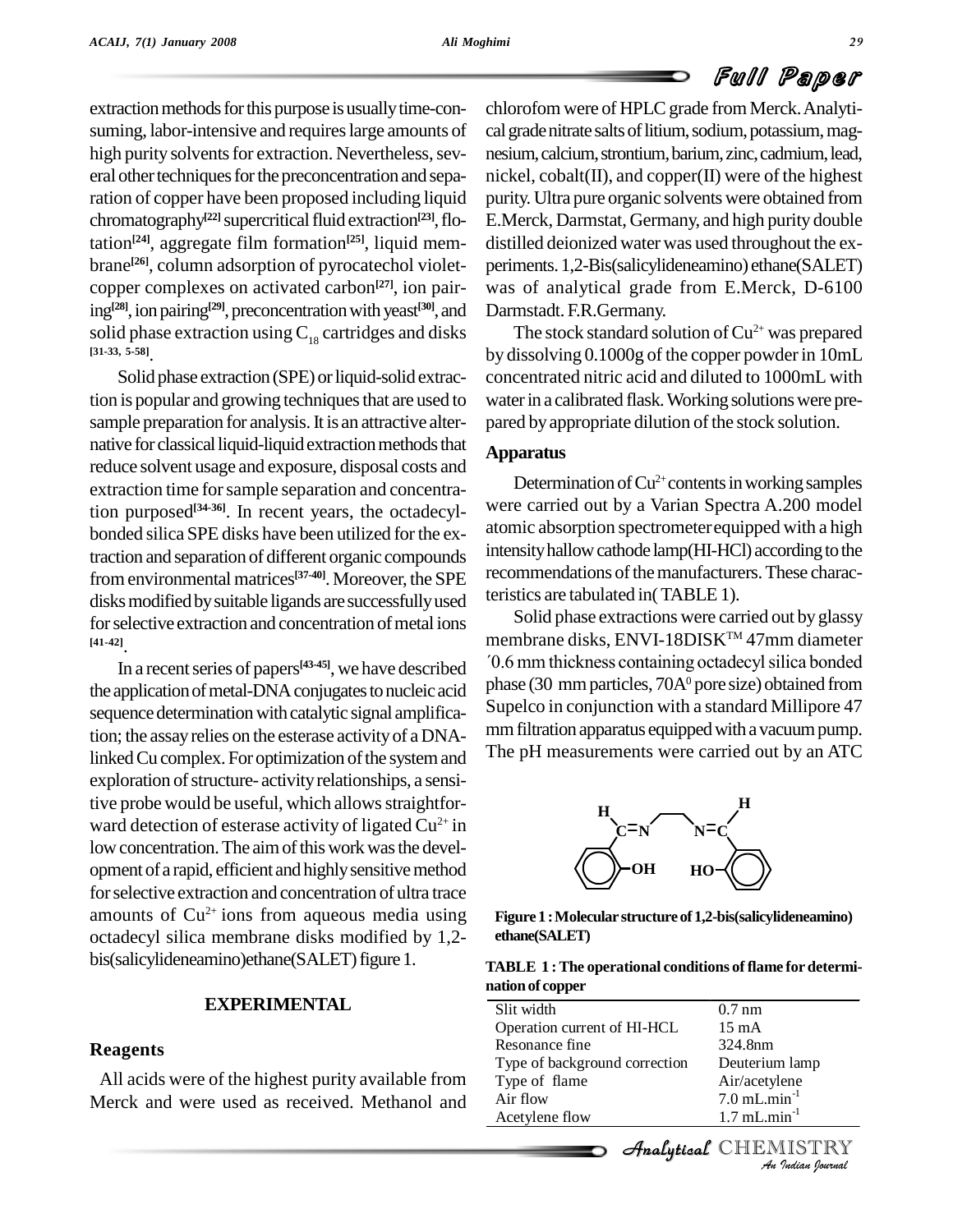# Full Paper

pH meter (EDT instruments, GP 353).

#### **Sample extraction**

Extraction were performed with glassy membrane disks, ENVI-18 DISKTM 47mm diameter ×0.6mm thickness containing octadecylsilica bonded phase (30 mm particles,  $70A<sup>0</sup>$  pore size) from Supelco. The disks were used in conjunctions with a standard Millipore 47mm filtration apparatus connected to water aspirator **[46]**.

#### **Sample treatment**

The water samples were filtered through  $45\mu$ m nylon filters. Sampling vessels were polyethylene bottles soaked in 1 mol. $L^1$  HNO<sub>3</sub> overnight and rinsed twice with deionized water. The analysis must be done within 2 days of sample collection to limit the risk of inter conversion of copper(II).Then, 5mLof methanol was added to a 90mL portion of each before analysis. The surface of the ENVI-18 DISK™ disks is not modified with SALET and therefore could not retain  $Cu^{2+}$  ions  $11V$ <sup>ex-1</sup> properly. Instead, 10 mg of SALET was dissolved in an appropriate volume of an organic solvent (5mL) miscible with water. The most suitable solvent under the experimental conditions was acetone. The SALET solution was added to aqueous solution of  $Cu^{2+}$  and the column mixture was stirred gently.

#### **Disk cleaning and conditioning**

Adiskwasplaced in the apparatus andwaswashed with 10mL of methanol to remove all contaminants arising from the manufacturing process and the environ ment. Then, the disk was dried by passing air through it for several minutes. To insure optimal extraction of the analytes of interest, the disk was again washed with 10mL of methanol, immediately followed by 10mL of water, without letting the surface of the disk dry.This step pre-wets the disk surface prior to extraction. Improper performance of this step causes slow flow - rate and poor analyte recoveries. It isimportant to avoid any air contact with the surface of the disk before the addition of the sample.

### Analytical**Sample addition**

**Indiana** *I*<br>*IOOmL porticly*<br>*IISTRY***<br>***Indian Iournal* After complete homogenization, accurate volumes of the sample solutions (100mL portions) were transferred to the top reservoir of the disk apparatus. At the

CHEMISTRY

same time, the solution was drawn through the disk by applying a mild vacuum.Application of vacuum was continued until the disk was completely dry(about 5 minute).

#### **Analyte elution**

In order to elute the analyte selectively, exactly 5 mL of acidified solvents 0.1M HCl in methanol was passed through the disk and collected into a 5.0mL volumetric flask under the extraction funnel. It was found that ultra pure alcoholic organic solvents were the best eluting agents. The concentration of copper(II) in the eluates were then determined byFAAS using an exter nal calibration graph.

#### **RESULTSAND DISCUSSION**

#### **Evaluation of the role of the ligand**

Some preliminaryexperimentswere performed for investigation of absence or presence of SALET on the quantitative extraction of copper(II).It was concluded that the membrane disk itself does not show any tendency for the retention of copper(II), but introduction<br>of 100mL portions of aqueous copper(II) samples<br>containing 10µg of copper(II) and 10mg of SALET of 100mL portions of aqueous copper(II) samples leads to satisfactory its retention(TABLE 2). The latter case is most probably attributed to the existence of a considerable interaction between copper(II) and the SALET. It should be mentioned that formation of stable complexes between copper(II) and SALET at  $pH=2$ is probably due to an ion pair formation mechanism. However, at pH higher than 2 the retention and per centage recovery of copper(II) are negligible.

#### **Choice of eluent**

In order to select the most appropriate eluent for the quantitative stripping of the retained copper $(II)$  on the disks, 5mLof various non organic (each containing 10% V.V<sup>-1</sup> methanol) and different organic solvents were tested. The results tabulated in TABLE 2. As can be seen, the best eluting solvents were found to be 5mLof methanol or ethanol, resulting in quantitative elution of copper(II) from the disk. It should be emphasized that presence of methanol in any kind of employed solvents helps to better the contact of eluent with hydrophobic surface of the disk.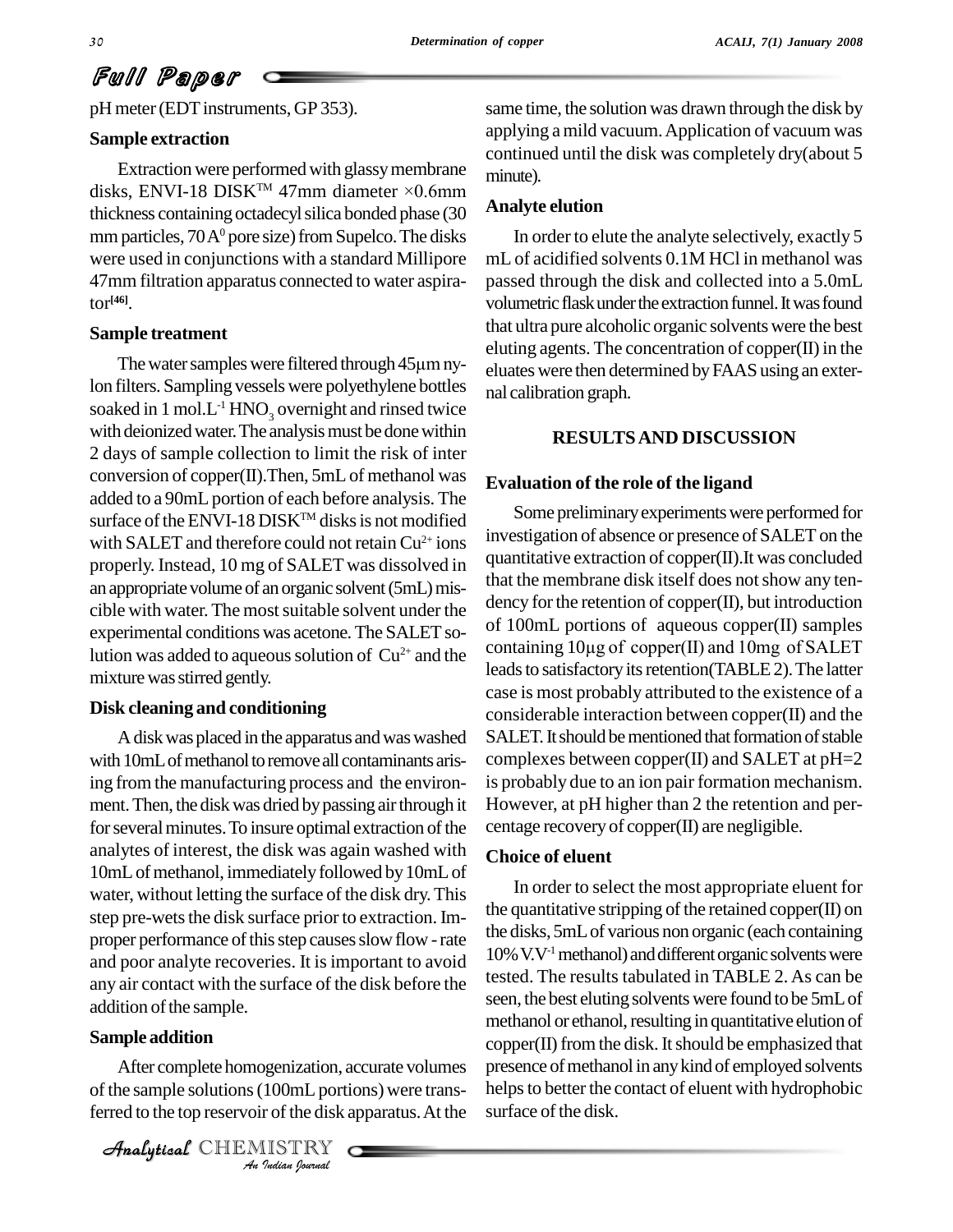

**Figure** 2 : Influence of sample pH and dissolving solvent of **SALETon thepercentage recovery of Cu(II)**



**Figure** 3 : The effect of the flow-rate on extraction percent **ofCu(II)**

**TABLE 2 : The effect of presence of SALET on extraction percent of copper(II) a**

| <b>SALET</b> | рH      | <b>Extraction percent of copper(II)</b> |  |
|--------------|---------|-----------------------------------------|--|
| Absence      | $2 - 6$ | $0.04(7.1)^{b}$                         |  |
| Presence     | $2-6$   | $98.9(1.9)$ to $75(3.10)$               |  |
|              |         |                                         |  |

**<sup>a</sup>Initial samples contained 10mg ofcopper(II) in 100mL of water; <sup>b</sup>Values in parentheses are RSD<sup>S</sup> based on five individual repli- cate analyses**

**TABLE3 :Effect of different eluting solvents on percentage recovery of copper(II) adsorbed on the disk a**

| 2ml<br>$87(1.6)^b$<br>67(2.0)<br>59(2.1)<br>85.1(1.7)<br>27(4.8)<br>58(1.8) | 5ml<br>99.8(1.9)<br>88.6(2.2)<br>87.7(1.7)<br>100(1.5)<br>45(5.7)<br>60(1.0) | 10ml<br>99.8(1.7)<br>87.9(1.4)<br>85.3(2.2)<br>99.4(1.6)<br>48(4.6)<br>75(1.2)                                                        |
|-----------------------------------------------------------------------------|------------------------------------------------------------------------------|---------------------------------------------------------------------------------------------------------------------------------------|
|                                                                             |                                                                              |                                                                                                                                       |
|                                                                             |                                                                              |                                                                                                                                       |
|                                                                             |                                                                              |                                                                                                                                       |
|                                                                             |                                                                              |                                                                                                                                       |
|                                                                             |                                                                              |                                                                                                                                       |
|                                                                             |                                                                              |                                                                                                                                       |
|                                                                             |                                                                              |                                                                                                                                       |
| 59(1.8)                                                                     | 87(2.0)                                                                      | 90(2.9)                                                                                                                               |
| 64(2.0)                                                                     | 89(1.6)                                                                      | 91(1.7)                                                                                                                               |
| 69(1.9)                                                                     | 87(2.2)                                                                      | 88(2.2)                                                                                                                               |
| 69(2.9)                                                                     | 86(1.6)                                                                      | 87(1.7)                                                                                                                               |
|                                                                             |                                                                              |                                                                                                                                       |
|                                                                             |                                                                              | $84(2.8)$ $98.6(2.0)$ $98.6(2.0)$<br><sup>a</sup> Initial samples contained 10 µg of each copper in 100 mL water; <sup>b</sup> Values |

in parentheses are RSDs based on five individual replicate analysis;  $\alpha$  **obtained** by addition of 0.1M **HCl**;  $\alpha$  **Ammoniacal** solvents obtained by addition of 0.1M  $NH$ 

#### **The effect of the pH**

The pH of the sample solutions were adjusted to different values between 2-9 by addition of hydrochloric acid or a suitable buffer such as sodium acceate acetic acid orsodiumdihydrogen phosphate-disodium hydrogen phosphate, and then solutions passed through the disks.

Eventually, the metal ions were stripped by pure methanol or ethanol solutions followed by flame atomic absorption determination of the eluted copper $(II)$ . Then, percentage recovery at various pH values was deter mined (Figure 2).According to the results shown in figure 2 up to pH 5.0-5.5, complete recoveries are obtained. However, at higher pH values, percentage re covery decreases. This is due to fact that in an acidic solution the protonation of SALET occurs and there is a weak tendency for retention between Cu(II) and SALET, whereas at higher values ( $pH$ >5), Cu(II) reacts with hydroxide ions to produce  $Cu(OH)_{2}$ . Therefore, sodium acceate-acetic acid buffer with pH=5 was used for the preconcentration step. Other solvents used for dissolving SALET were methanol and ethanol. The influences of these solvents on the recoveries as a function of pH are compared and shown in figure. 2. Mean while, other organic solvents were not tested because of their restricted solubility and formation of two phases with aqueous solutions and incompatibility with flame. Higher pH values  $(>7)$  were not tested because of the possibility of the hydrolysis of octadecyl silica in the disks **[47]**.

#### **Effect amount of counter anion**

cient counter anion for the SPE of Cu(II) ions. The in-*Ine metate ion on*<br>*P* results are<br>*P* recovery of<br>*I ISTRY*<br>*<i>I Indian Sparnal* From counter another are  $\frac{1}{2}$  of  $\frac{1}{2}$  on  $\frac{1}{2}$ , follows the in-In order to investigate the effect of counter ion on the recovery Cu<sup>2+</sup> ions by the modified disks, different counter anions were tested TABLE 4, it is immediately obvious that the nature of the counter anion strongly influences the retention of copper ions by the disk. The results revealed that the SALET behaves as a neutral ionophore in the pH range 5.5-6.0 **[49,50]** so that the copper ions are retained asion pair complexes by the membrane disks. As seen, acetate ion is the most efficopper recoverywasinvestigated, and the results are shown inTABLE 4.As seen, the percent recovery of Cu 2+ increased with the acetate concentration until a

CHEMISTRY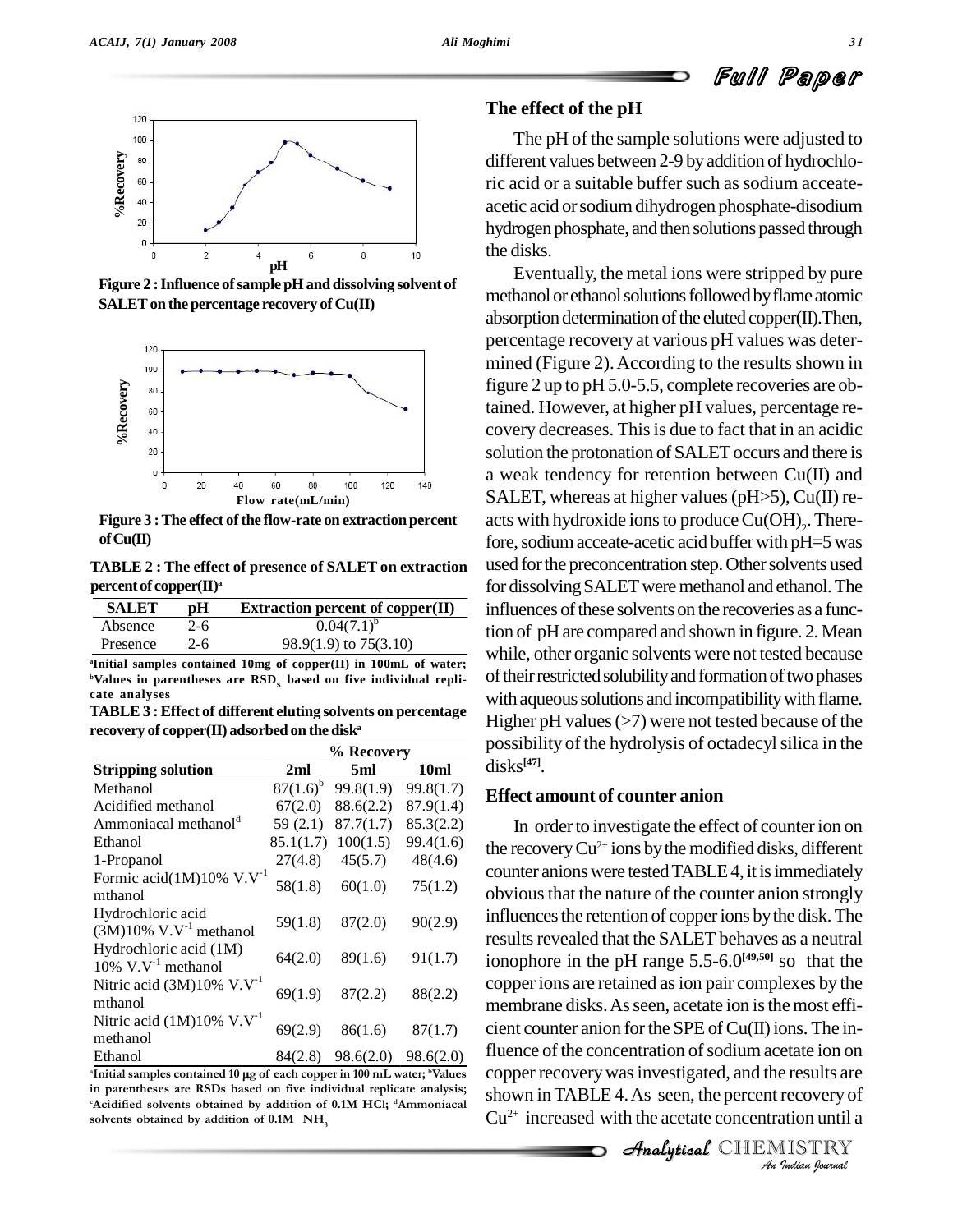# Full Paper

**TABLE4 :Percent recovery of copperfromthemodifiedmem brane disk in the presence of 0.01 M of different counter anions a**

| <b>Counter anion</b> | %Recovery |
|----------------------|-----------|
| $Cl^{\dagger}$       | 16.7      |
| $Br^{\dagger}$       | 16.9      |
| ClO <sub>4</sub>     | 17.4      |
| SCN <sup>-</sup>     | 28.7      |
| Picrate              | 80.5      |
| Acetate              | 98.5      |

**TABLE5 :Influence oftheSALETamount onthe recovery of**  $Cu(II)$  ions<sup>a</sup>

| <b>SALET</b> amount (mg) | Recovery $(\% )$ of Cu(II) |
|--------------------------|----------------------------|
|                          | $47(1.6)^{b}$              |
|                          | 58(1.9)                    |
|                          | 84(1.9)                    |
| 10                       | 98.6(2.5)                  |
| 15                       | 99.5(1.9)                  |
|                          | 98.3(1.7)                  |

**<sup>a</sup>Initial samples contained 10 mg of each copper in 100 mL water; <sup>b</sup>Values in parentheses are RSDs based on five individual replicate analysis.**



**Figure 4 :Influence of eluent type on disk efficiency**

reagent concentration of about 0.1M is reached, beyond which the recovery remained quantitative.

Moreover, acetate ion acts as a suitable buffering agent, while it effectively contributes to the ions- pair formation; thus, in the SPE experiments, there was no need for the addition of any buffer solution.

#### **The influence of flow-rate**

the flow-rate was maintained at 57mL.min<sup>-1</sup> through- *Indian Journal* One of the most important parameters affecting solid phase extraction is the speed of the process. Hence, the effect of flow-rates on extraction efficiencies was investigated. It was found that in the range of 10-100 mL.min<sup>-1</sup>, the retention of Cu(II) was not considerably affected by the sample solutions flow-rates and leads to reproducible and satisfactory results (figure 3). Thus, out the experiment.

#### **Quantity of the SALET**

CHEMISTRY

The optimum amount of SALET for the quantitative extraction of  $Cu(II)$  was also investigated by adding various amounts of it to solution(between 2-20 mg). The results are listed in TABLE 5. The experimental results revealed that the extraction of  $Cu(II)$  was quantitative using a sample solution containing more than 10 mg SALET. Hence, subsequent extractions were performed with 12mg of SALET.

#### **Disk efficiency**

Undoubtedly, one of the major parameters affecting in the SPE determinations is the efficiency of the used membrane disks. However, to the best of our knowledge this case has not been discussed elsewhere in similar reports. Under the optimum experimental conditions, it was found out that each ENV-18 DISK<sup>TM</sup> disk could perform at least 15 replicate analyses if organic eluting solvents are used. On the other hand, acidic, eluents practically decrease the number of time a disk could be used to 10replicates. These observations are represented in figure 4.

#### **Analytical performance**

When solutions of  $10\mu$ g copper in 10, 50, 100, 500, 1000, 2000 and 2500mL solutions under optimal ex perimental conditions were passed through the disks, the  $Cu(II)$  was quantitatively retained in all cases. Thus, the breakthrough volume for the method must be greater than 2000mL, providinga concentration factor of>400.The limit of detection(LOD) of the method for the determination of  $Cu(II)$  was studied under the optimal experimental conditions. The LOD based on 3s of the blank is 7 ng per 1000mL.

The capacity of modified disks(5mg SALET) was determined by passing 50mL portions of sample solutions containing 8mg of copper and 0.1M sodium acceate-acetic acid buffer with pH 5.5-6.0, followed by the determination of the retained metal ions in the eluting solution using AAS. The maximal capacity of<br>the disk obtained from three replicate measurements<br>was 465±5mg of Cu<sup>2+</sup> on the disk. the disk obtained from three replicate measurements was  $465 \pm 5$  mg of Cu<sup>2+</sup> on the disk.

In order to investigate the selective separation and determination of  $Cu^{2+}$  ions from its binary mixtures with various metal ions, an aliquot of aqueous solutions  $(50mL)$  containing 105mg  $Cu^{2+}$  and mg amounts of other cations wastaken and the recommended proce-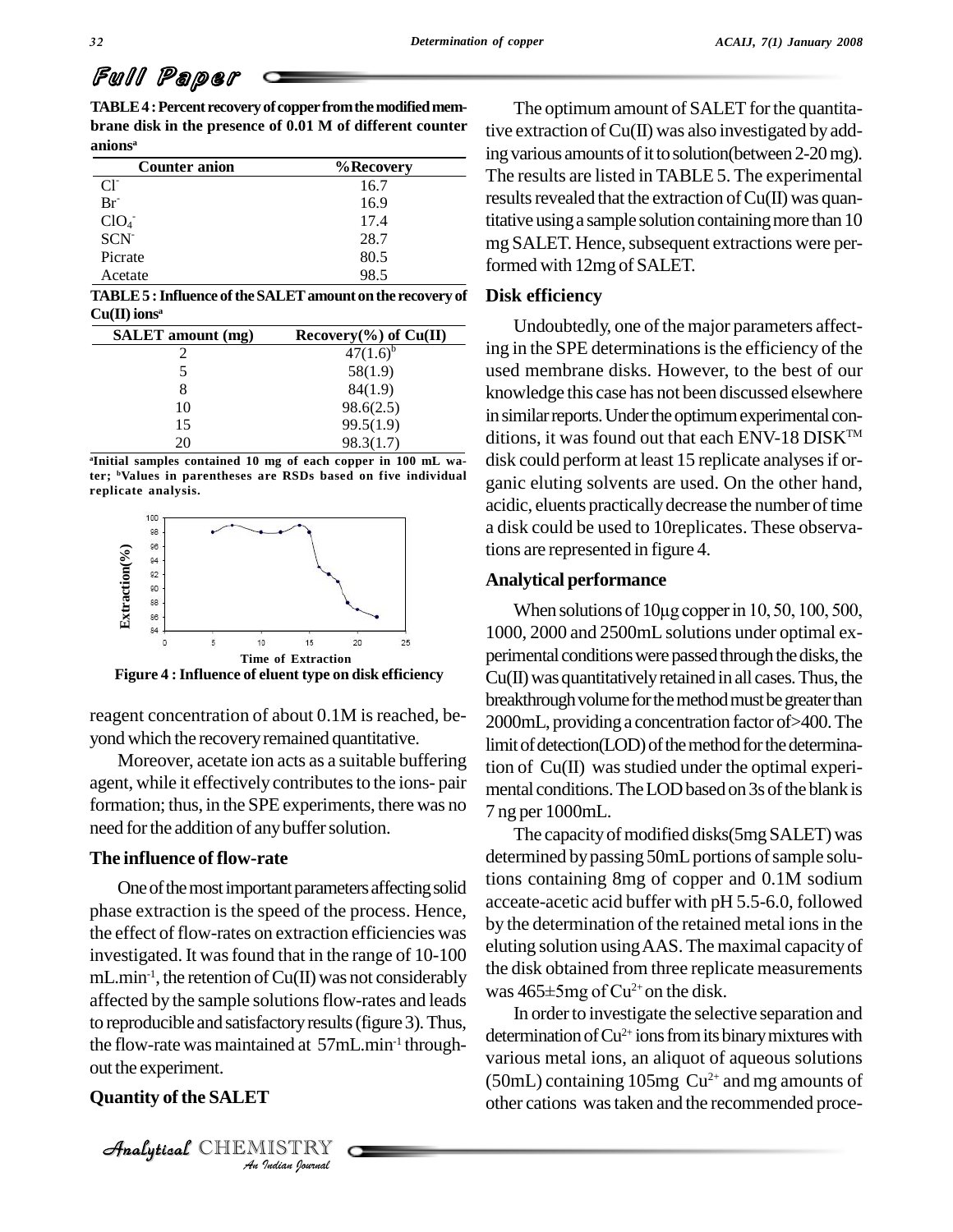| Diverseion                                       | Amounts<br>taken(mg) | % Found         | %Recovery of<br>$Cu2+$ ion |
|--------------------------------------------------|----------------------|-----------------|----------------------------|
| $Na+$                                            | 81.5                 | $1.25(0.9)^{b}$ | 98.7(0.8)                  |
| $K^+$                                            | 85.5                 | 1.42(1.1)       | 98.5(1.2)                  |
| $Mg^{2+}$                                        | 15.7                 | 0.7(1.8)        | 100.6(1.5)                 |
| $\tilde{Ca}^{2+}$                                | 28.6                 | 1.27(2.6)       | 99.4(1.1)                  |
| $\rm Sr^{2+}$                                    | 3.18                 | 2.25(1.2)       | 98.6(1.1)                  |
| $Ba^{2+}$                                        | 2.26                 | 3.11(1.4)       | 97.3(1.3)                  |
| $Mn^{2+}$                                        | 2.78                 | 2.55(1.3)       | 98.7(2.9)                  |
| $Co2+$                                           | 2.16                 | 1.7(2.3)        | 99.0(0.9)                  |
| $Ni2+$                                           | 2.46                 | 2.0(1.4)        | 99.1(1.7)                  |
| $Zn^{2+}$                                        | 2.21                 | 1.87(2.1)       | 98.8(2.2)                  |
| $Cd^{2+}$                                        | 2.18                 | 1.98(2.0)       | 98.2(2.8)                  |
| $Pb^{2+}$                                        | 2.22                 | 2.22(0.9)       | 98.5(1.7)                  |
| $Hg^{2+}$                                        | 2.53                 | 4.81(2.1)       | 97.6(0.8)                  |
|                                                  | 2.15                 | 2.45(1.9)       | 99.6(0.9)                  |
| $\begin{array}{c} Ag^{+} \\ Cr^{3+} \end{array}$ | 1.96                 | 2.92(2.30)      | 97.3(1.4)                  |
| ${\rm UO}^{2+}$                                  | 2.06                 | 1.8(1.10)       | 99.3(0.7)                  |

**<sup>a</sup>Initial samples contained 10mg Cu 2+ and different amounts of various ions in 100 mL water(0.1 M acetate ion); <sup>b</sup>Values in parentheses are RSDs based on five individual replicate analysis.**

**TABLE7 : Recovery of copper added to 1000mLof different water samples (contaning 0.1M acetate at pH=5.5-6.0) 2+** added to 1000<br>**2+** added(µg) Cu<sup>2+</sup>determi

| <b>Sample</b> | $Cu^{2+}added(\mu g)$ | $Cu^{2+}$ determined (ng.mL <sup>-1</sup> ) |       |
|---------------|-----------------------|---------------------------------------------|-------|
| Tap           | 0.0                   | $1.85(2.9)^a$                               |       |
| water         | 10.0                  | 12.46(1.2)                                  |       |
| Snow          | 0.0                   | 4.86(1.8)                                   |       |
| water         | 10.0                  | 14.94(1.9)                                  | Ί     |
| Rain          | 0.0                   | 2.69(1.1)                                   | ment  |
| water         | 10.0                  | 12.78(1.8)                                  | Savel |
| Sea           | 0.0                   | 13.54(1.7)                                  |       |
| Water         | 10.0                  | 23.96(1.2)                                  | port. |

**<sup>a</sup>Values in parentheses are RSDs based on five individual repli cate analysis**

dure was followed. The results are summarized in TABLE 6. The results show that the copper $(II)$  ions in modified disk, even in the presence of up to about 100mg of various ions. Meanwhile, retention of other cations by the disk is very low and they can separated effectively from the  $Cu^{2+}$  ion. It is interesting to note [3] F that, in other experiments, we found that in the presence of high enough concentrations NH<sub>2</sub>OH.HCl as a suitable reducing agent(>0.3M)<sup>[48]</sup>. No retention of the resulting single charge Cu<sup>+</sup> ion can occur by the modified membrane disk.

#### **Analysis of water samples**

To assess the applicability of the method to real samples, it was applied to the extraction and determi nation of copper from different water samples. Tap  $[9]$  N.N. Greenwood, A. Eamshow; 'Chemistery of water(Tehran, taken after 10min operation of the

tap),rain water(Tehran, 26<sup>th</sup> January, 2006), Snow water (Saveh, 6 th February, 2006)and Sea water(taken **ion** from Caspian sea, near the Mahmoud-Abad shore) samples were analyzed(TABLE 7). As can be seen from TABLE 4 the added copperions can be quantitatively recovered from the water samples used.

#### **CONCLUSION**

Results presented in this work demonstrate well the tremendous possibilities offered by the solid phase extraction of trace amounts of  $Cu(II)$  in water samples using octadecyl silica membrane disks modified by 1,2bis(salicylideneamino)ethane and its determination by FAAS. The method developed was simple, reliable, and precise for determining copperin water.Also, the proposed method wasfree of interference compared to conventional procedures to determine copper<sup>[51-55]</sup>. The method can be successfully applied to the separation and determination of copperin binarymixtures.

#### **ACKNOWLEDGMENTS**

The authour wish to thank the Chemistery Department of Varamin Campus Islamic Azad University and Saveh Campus Islamic Azad University for financial support.

#### **REFERENCES**

- binary mixtures are retained almost completely by the<br>ements', Academic Press, New York, 132-135 **EXEERENCES**<br>[1] H.J.M.Bowen; 'Enviromental Chemistery of the El-H.J.M.Bowen; 'Enviromental Chemistery of the El-<br>ements', Academic Press, New York, 132-135 **(1979)**.
	- **[2]** L.E.Brand,W.G.Sunda, R.R.L.Guillard;J.Exp.Mar. Biol.Ecol., **96,** 225 **(1986)**.
	- **[3]** H.H.Taylor, J.M.Anstiss; Mar.Freshwat.Res., 50, 907 **(1999)**.
	- **[4]** F.M.M.Morel, R.J.M.Hudson, N.M.Price; Limnol. Oceanogr., **36**, 1742, **(1991)**.
	- **[5]** A.S.Gordan; Mar.Chem., **38**, 1 **(1992)**.
	- **[6]** J.W.Moffett; L.E.Brand, P.L.Croot, K.A.Barbeau; Limnol.Oceanoger., **42**, 789 **(1997)**.
	- **[7]** P.L.Croot, J.W.Moffett, L.E.Brand; Limnol. Oceanogr., **45**, 619 **(2000)**.
	- **Indiana**<br> **IISTRY**<br> *IISTRY*<br> *I*udian Iournal **[8]** M.Wood, H.K.Wang; Environ.Sci.Technol., **17**, **[9]** N.N.Greemwood, A.Eamshow; ëChemistery of 582A **(1983)**.
	-